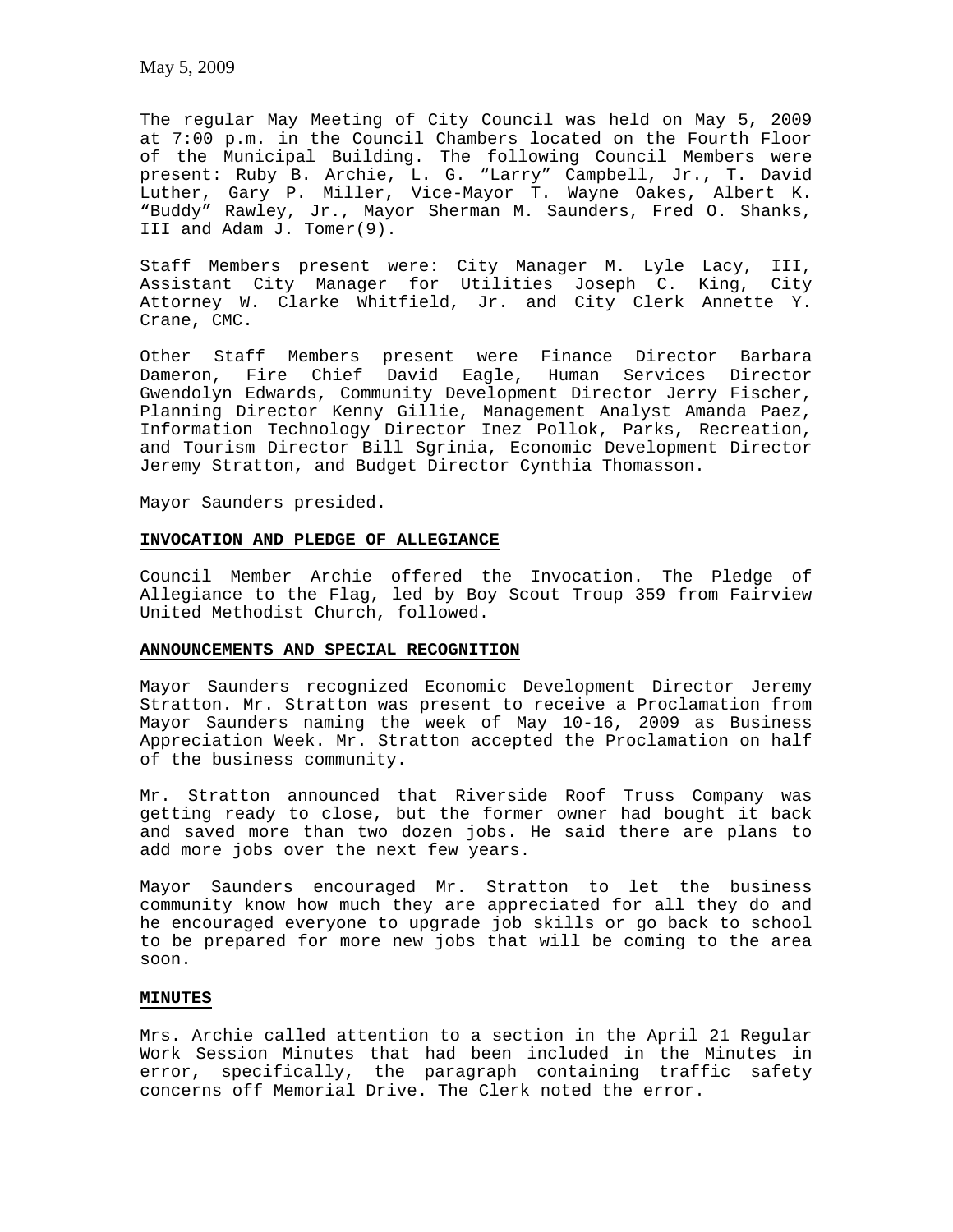Upon Motion by Council Member Luther and second by Council Member Rawley, Minutes of the April 21, 2009 Regular Meeting, Special Joint Work Session and Regular Work Session (as amended) of City Council were approved as presented. Draft copies had been distributed to Council Members prior to the Meeting.

# **BUDGET ADOPTION FY 2009 – DOMESTIC VIOLENCE VICTIM PROGRAM GRANT**

Upon Motion by Council Member Rawley and second by Vice-Mayor Oakes, Ordinance No. 2009-04.03 presented by its First Reading on April 21, 2009 amending the Fiscal Year 2009 Budget Appropriation Ordinance to provide for a grant from the State for a Domestic Violence Victim Program Grant in the amount of \$39,976 and appropriating same was adopted by the following vote:

| VOTE: | $9 - 0$                                          |
|-------|--------------------------------------------------|
| AYE:  | Archie, Campbell, Luther, Miller, Oakes, Rawley, |
|       | Saunders, Shanks, and Tomer (9)                  |
| NAY:  | None $(0)$ .                                     |

# **BUDGET ADOPTION FY 2009 – PURCHASE RUGGEDIZED LAPTOPS**

Upon Motion by Council Member Campbell and second by Council Member Archie, Ordinance No. 2009-04.04 presented by its First Reading on April 21, 2009 amending the Fiscal Year 2009 Budget Appropriation Ordinance to anticipate revenues from the Virginia Office of Emergency Medical Services for the purchase of 9 ruggedized laptops to be used for GIS Mobile Dispatching to the Fire Department in the Amount of \$29,468 and appropriating same was adopted by the following vote:

VOTE: 9-0 AYE: Archie, Campbell, Luther, Miller, Oakes, Rawley, Saunders, Shanks, and Tomer (9) NAY: None (0).

### **CODE AMENDMENT – CHAPTER 2 – OTHER POST-EMPLOYMENT BENEFITS**

Council Member Tomer moved adoption of an Ordinance entitled:

### ORDINANCE NO. 2009-05.01

AN ORDINANCE AMENDING AND REORDAINING CHAPTER 2, ENTITLED "ADMINISTRATION" OF THE CODE OF THE CITY OF DANVILLE, VIRGINIA BY ADDING A NEW ARTICLE XV, ENTITLED "OTHER POST-EMPLOYMENT BENEFITS".

The Motion was seconded by Council Member Miller and carried by the following vote:

VOTE: 9-0 AYE: Archie, Campbell, Luther, Miller, Oakes, Rawley, Saunders, Shanks, and Tomer (9) NAY: None (0).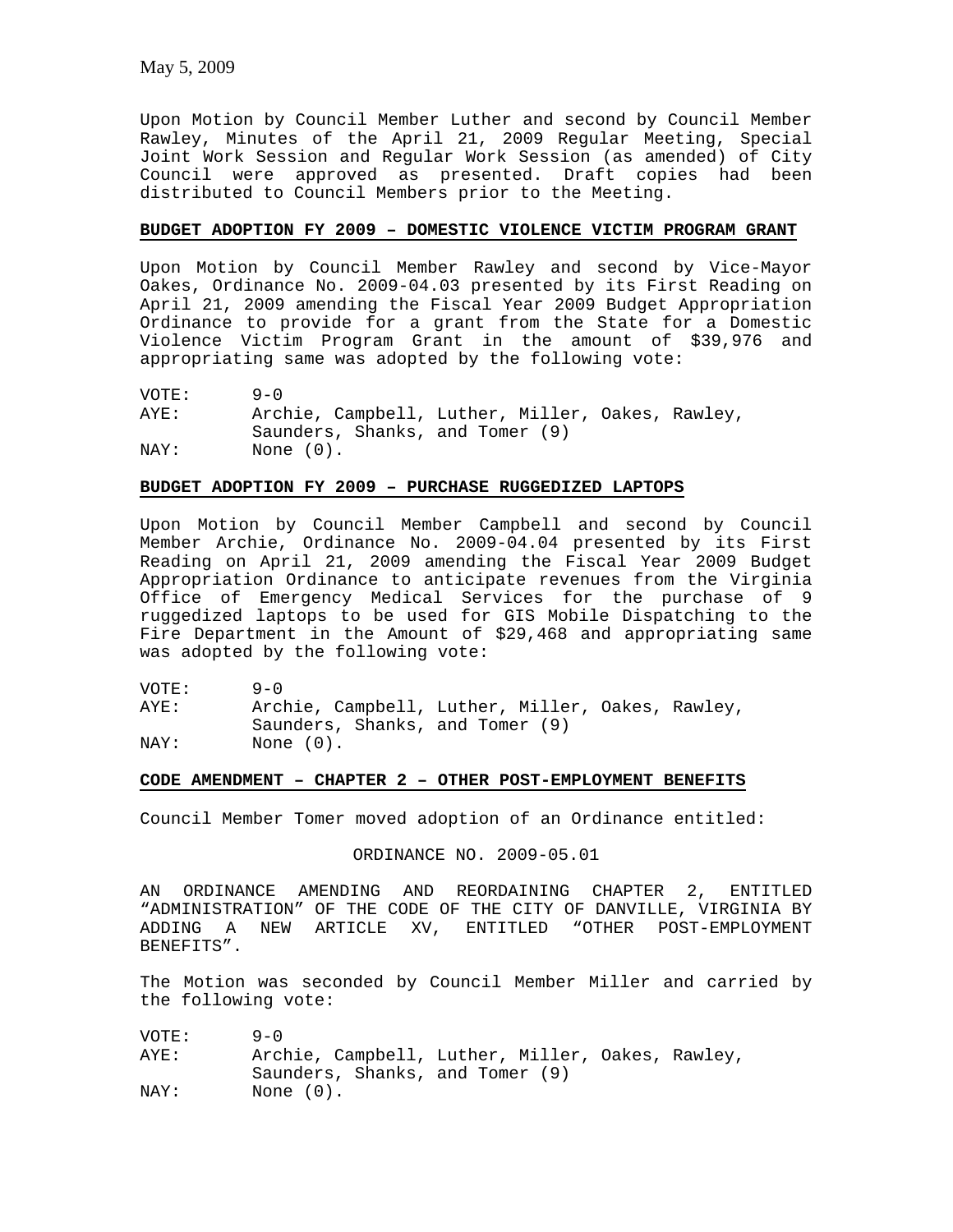# **PUBLIC HEARING – FY 2010 PROPOSED SCHOOL BOARD BUDGET**

Mayor Saunders recognized Danville City School Superintendent Dr. Sue Davis and Assistant Superintendent for Administrative Services Dr. Kathy Osborne. Dr. Davis reviewed the School Board's FY 2009-2010 budget with Council Members. She said the budget presented many challenges for the School Board due to reduced revenues and the continuing negative financial forecast. The Board was faced with building a budget with a \$5.1 million loss in revenues, but with level or increasing expenses. Each department was requested to develop a budget that was 10% less than the year before. Positions both centrally and at schools were identified for elimination. Staff was reduced by 33 positions, which included three (3) administrative staff members, twenty (20) licensed and office staff members, and ten (10) classified staff members, with the majority of the eliminations occurring by not refilling vacancies or through attrition. A step increase was included for teaching staff, but no across-the-board raises are forthcoming. She said the combination of prudent spending and cautious use of funds allowed staff to recommend a strong budget without sacrificing the progress made up to this point in the school system.

Several Council Members stated they would like to have had a joint meeting with School Board members to go over the budget in more detail prior to this evening's Public Hearing. Dr. Davis stated Council Members would be added to the email list and would be sent budget information when that information is provided to the school district.

Following an extensive question and answer period, Mayor Saunders and Council Members thanked Dr. Davis and Dr. Jennings for being such good stewards of School funds.

Mayor Saunders opened the floor for a Public Hearing to consider the proposed FY 2009-2010 Budget for the School Board of the City of Danville. Notice of the Public Hearing had been published in the Danville Register and Bee on April 26, 2009. No one present desired to be heard and the Public Hearing was closed.

Council Member Luther moved adoption of a Resolution entitled:

## RESOLUTION NO. 2009-05.01

A RESOLUTION APPROVING THE BUDGET OF THE SCHOOL BOARD OF THE CITY OF DANVILLE FOR THE FISCAL YEAR ENDING JUNE 30, 2010.

The Motion was seconded by Council Member Shanks and carried by the following vote:

| VOTE: | $9 - 0$                                          |
|-------|--------------------------------------------------|
| AYE:  | Archie, Campbell, Luther, Miller, Oakes, Rawley, |
|       | Saunders, Shanks, and Tomer (9)                  |
| NAY:  | None $(0)$ .                                     |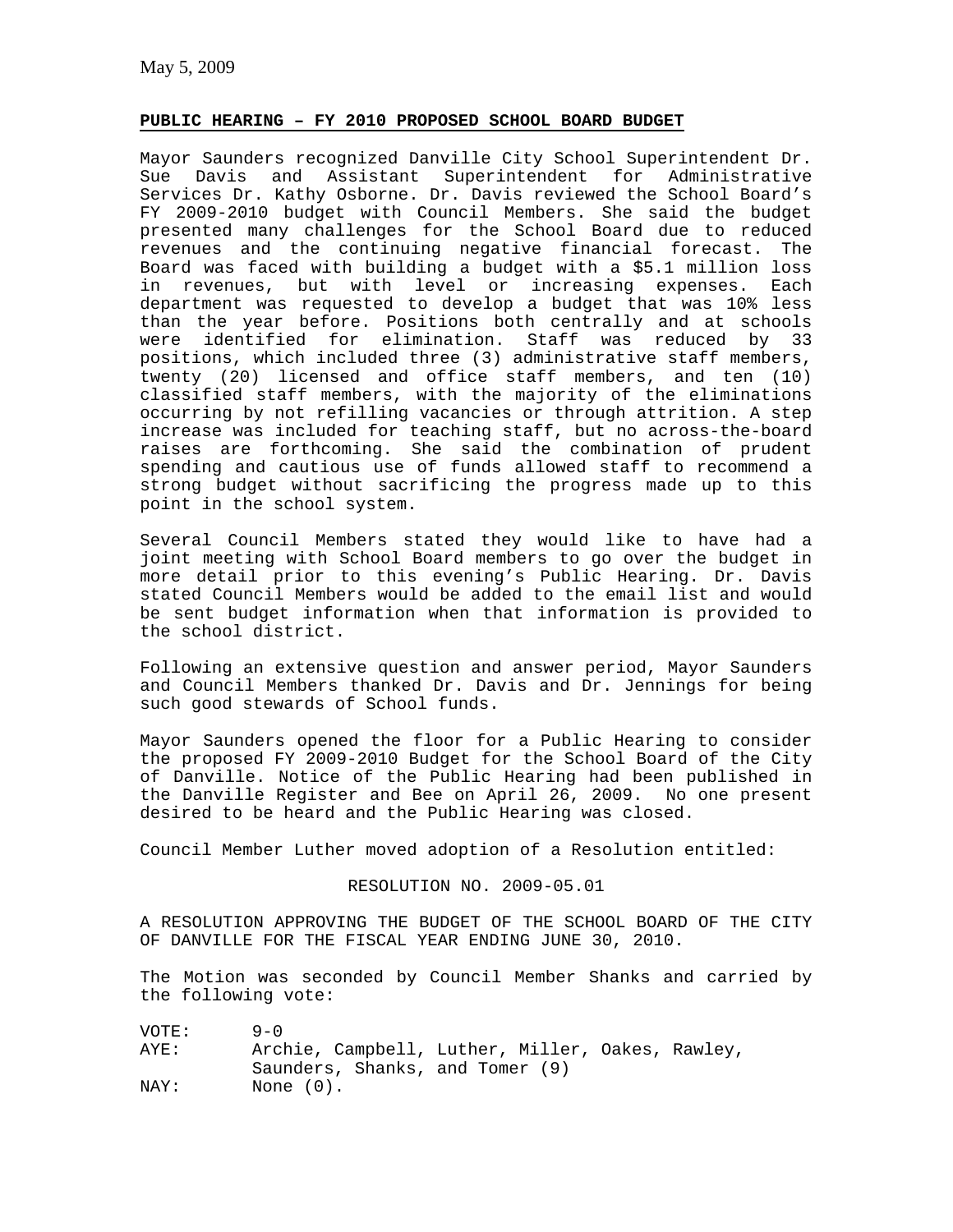# **PUBLIC HEARING – REZONE PROPERTY AT 114 WITHERS ROAD**

Mayor Saunders opened the floor for a Public Hearing to consider a request to rezone property located at 114 Withers Road for the purpose of bringing a legal non-conforming multi-family complex into compliance. Notice of the Public Hearing was published in the Danville Register and Bee on April 21 and 28, 2009. No one present desired to be heard and the Public Hearing was closed.

Vice-Mayor Oakes moved adoption of an Ordinance entitled:

ORDINANCE NO. 2009-05.02

AN ORDINANCE REZONING FROM OT-R OLD TOWN RESIDENTIAL DISTRICT TO M-R MULTIFAMILY RESIDENTIAL DISTRICT, 114 WITHERS ROAD.

The Motion was seconded by Council Member Archie and carried by the following vote:

VOTE: 9-0 AYE: Archie, Campbell, Luther, Miller, Oakes, Rawley, Saunders, Shanks, and Tomer (9) NAY: None  $(0)$ .

#### **PUBLIC HEARING – REZONE PROPERTY AT 130 WITHERS ROAD**

Mayor Saunders opened the floor for a Public Hearing to consider a request to rezone property located at 130 Withers Road for the purpose of bringing a legal non-conforming multi-family complex into compliance. Notice of the Public Hearing was published in the Danville Register and Bee on April 21 and 28, 2009. No one present desired to be heard and the Public Hearing was closed.

Council Member Archie moved adoption of an Ordinance entitled:

ORDINANCE NO. 2009-05.03

AN ORDINANCE REZONING FROM OT-R OLD TOWN RESIDENTIAL DISTRICT TO M-R MULTIFAMILY RESIDENTIAL DISTRICT, 130 WITHERS ROAD.

The Motion was seconded by Vice-Mayor Oakes and carried by the following vote:

VOTE: 9-0 AYE: Archie, Campbell, Luther, Miller, Oakes, Rawley, Saunders, Shanks, and Tomer (9) NAY: None  $(0)$ .

# **PUBLIC HEARING–AMEND 2020 LAND USE PLAN-24 ACRES-RIVER OAK DRIVE**

Mayor Saunders opened the floor for a Public Hearing to consider a request to amend the Year 2020 Land Use Plan and to rezone approximately 24 acres to the east of River Oak Drive to allow for the consolidation of property. Notice of the Public Hearing was published in the Danville Register and Bee on April 21 and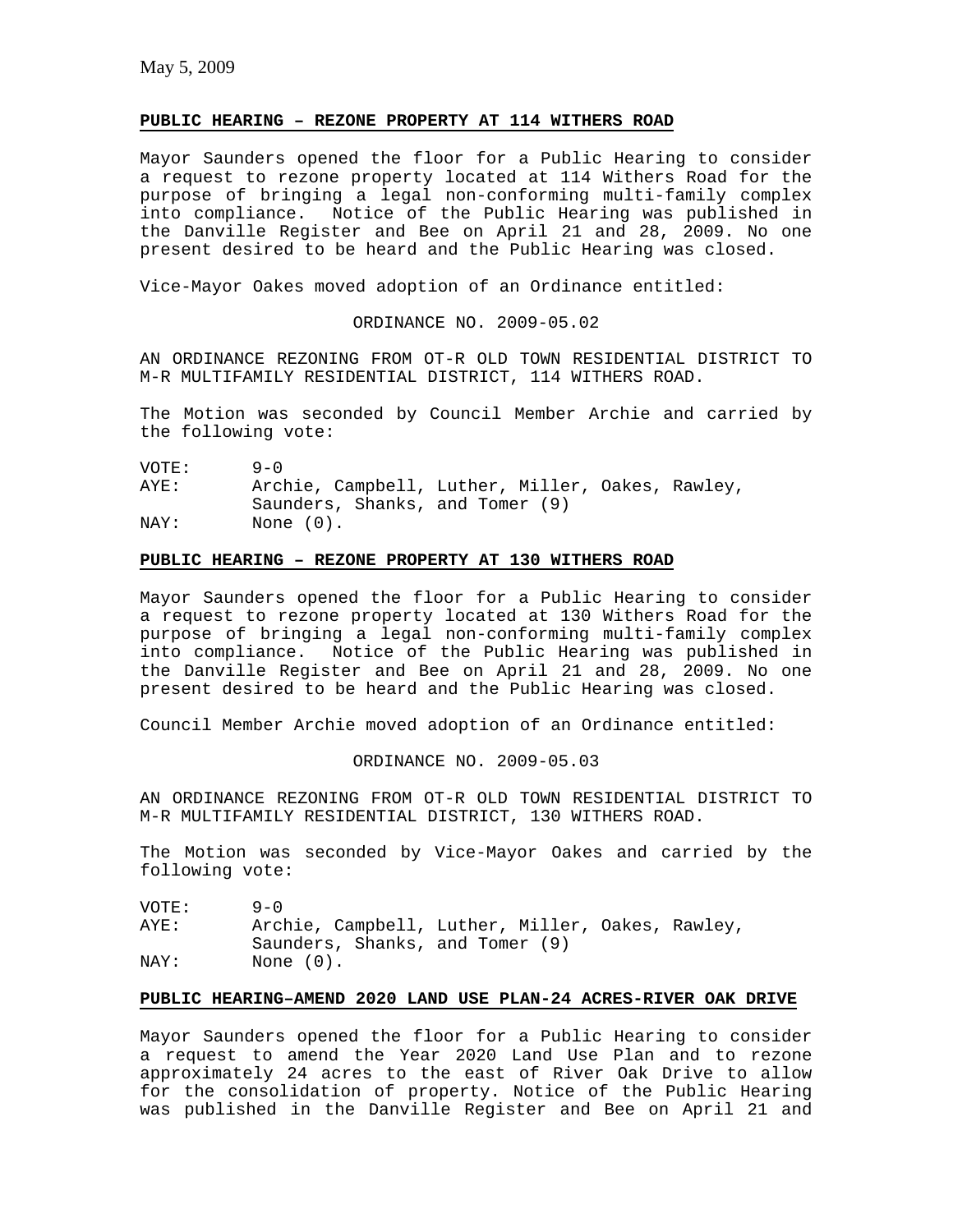28, 2009. No one present desired to be heard and the Public Hearing was closed.

Council Member Shanks moved adoption of an Ordinance entitled:

### ORDINANCE NO. 2009-05.04

AN ORDINANCE AMENDING THE YEAR 2020 LAND USE PLAN FROM ATTACHED AND MIXED RESIDENTIAL TO SUBURBAN SINGLE FAMILY AND REZONING FROM<br>"CONDITIONAL" A-R ATTACHED RESIDENTIAL TO S-R SUBURBAN A-R ATTACHED RESIDENTIAL TO S-R SUBURBAN RESIDENTIAL DISTRICT, APPROXIMATELY 24 ACRES TO THE EAST OF RIVER OAK DRIVE.

The Motion was seconded by Council Member Rawley and carried by the following vote:

VOTE: 9-0

AYE: Archie, Campbell, Luther, Miller, Oakes, Rawley, Saunders, Shanks, and Tomer (9) NAY: None  $(0)$ .

# **PUBLIC HEARING–AMEND 2020 LAND USE PLAN-28 ACRES-RIVER OAK DRIVE**

Mayor Saunders opened the floor for a Public Hearing to consider a request to amend the Year 2020 Land Use Plan and to rezone approximately 28 acres to the east and north of River Oak Drive to allow for the consolidation of property. Notice of the Public Hearing was published in the Danville Register and Bee on April 21 and 28, 2009. No one present desired to be heard and the Public Hearing was closed.

Council Member Shanks moved adoption of an Ordinance entitled:

### ORDINANCE NO. 2009-05.05

AN ORDINANCE AMENDING THE YEAR 2020 LAND USE PLAN FROM ATTACHED AND MIXED RESIDENTIAL TO SUBURBAN SINGLE FAMILY AND REZONING FROM "CONDITIONAL" A-R ATTACHED RESIDENTIAL AND S-R SUBURBAN RESIDENTIAL DISTRICT TO T-R THRESHOLD RESIDENTIAL DISTRICT, APPROXIMATELY 28 ACRES TO THE EAST OF RIVER OAK DRIVE.

The Motion was seconded by Council Member Archie and carried by the following vote:

VOTE: 9-0

AYE: Archie, Campbell, Luther, Miller, Oakes, Rawley, Saunders, Shanks, and Tomer (9) NAY: None  $(0)$ .

#### **GRANT SPECIAL USE PERMIT AT ABREU-GROGAN PARK – MEMORIAL DRIVE**

Mayor Saunders opened the floor for a Public Hearing to consider granting a Special Use Permit to allow for the construction of an open shelter with an enclosed 10' x 12' area to store recreational equipment at Abreu-Grogan Park on Memorial Park.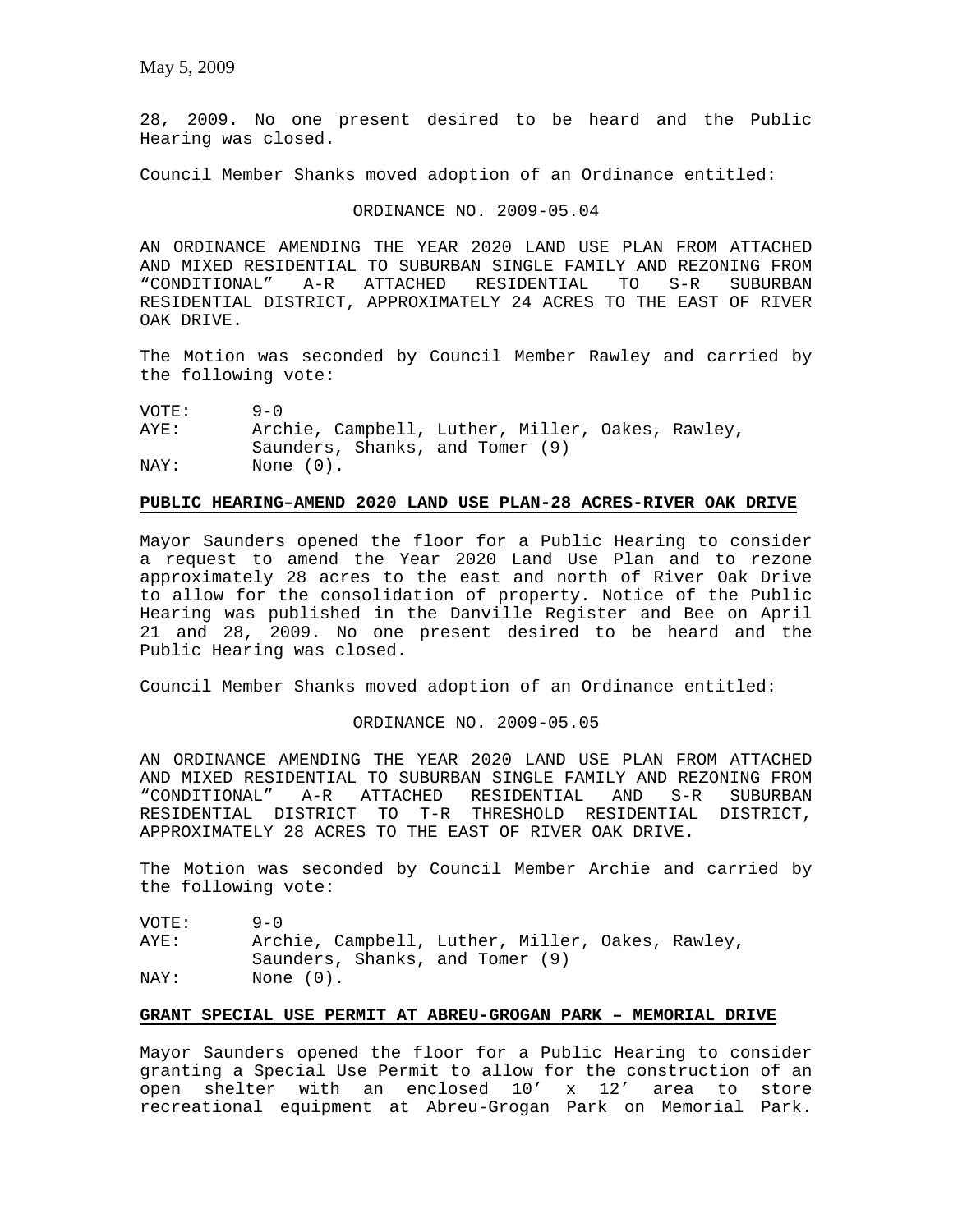Notice of the Public Hearing had been published in the Danville Register and Bee on April 21 and 28, 2009. No one present desired to be heard and the Public Hearing was closed.

Council Member Miller moved adoption of an ordinance entitled:

#### ORDINANCE NO. 2009-05.06

AN ORDINANCE GRANTING A SPECIAL USE PERMIT TO ALLOW THE CONSTRUCTION OF AN OPEN SHELTER WITH AN ENCLOSED 10' X 12' AREA TO STORE RECREATIONAL EQUIPMENT IN ACCORDANCE WITH ARTICLE 23.T, SECTION E, ITEM 6, OF CHAPTER 41 OF THE CODE OF THE CITY OF DANVILLE, VIRGINIA, 1986, AS AMENDED, AT ABREU-GROGAN PARK ON MEMORIAL DRIVE.

The Motion was seconded by Vice-Mayor Oakes and carried by the following vote:

VOTE: 9-0 AYE: Archie, Campbell, Luther, Miller, Oakes, Rawley, Saunders, Shanks, and Tomer (9) NAY: None (0).

## **SPECIAL USE PERMIT AT ANGLER'S PARK – NORTHSIDE DRIVE**

Mayor Saunders opened the floor for a Public Hearing to consider a request for a Special Use Permit for the purpose of constructing a 30' by 60' open shelter and an enclosed 14' x 24' restroom at Angler's Park. Notice of the Public Hearing was published in the Danville Register and Bee on April 21 and 28, 2009. No one present desired to be heard and the Public Hearing was closed.

Council Member Campbell moved adoption of an Ordinance entitled:

#### ORDINANCE NO. 2009-05.07

AN ORDINANCE GRANTING A SPECIAL USE PERMIT TO ALLOW THE CONSTRUCTION OF A 30' X 60' OPEN SHELTER AND AN ENCLOSED 14' X 24' RESTROOM ARE IN ACCORDANCE WITH ARTICLE 3.T, SECTION E, ITEM 6, OF CHAPTER 41 OF THE CODE OF THE CITY OF DANVILLE, VIRGINIA, 1986, AS AMENDED, AT ANGLER'S PARK.

The Motion was seconded by Council Member Rawley and carried by the following vote:

VOTE: 9-0 AYE: Archie, Campbell, Luther, Miller, Oakes, Rawley, Saunders, Shanks, and Tomer (9) NAY: None (0).

### **PUBLIC HEARING-FY 2010 ONE-YEAR ACTION PLAN–COMMUNITY DEVELOPMENT**

Mayor Saunders opened the floor for a Public Hearing to consider the approval of the 2009-2010 One-Year Action Plan, CDBG and HOME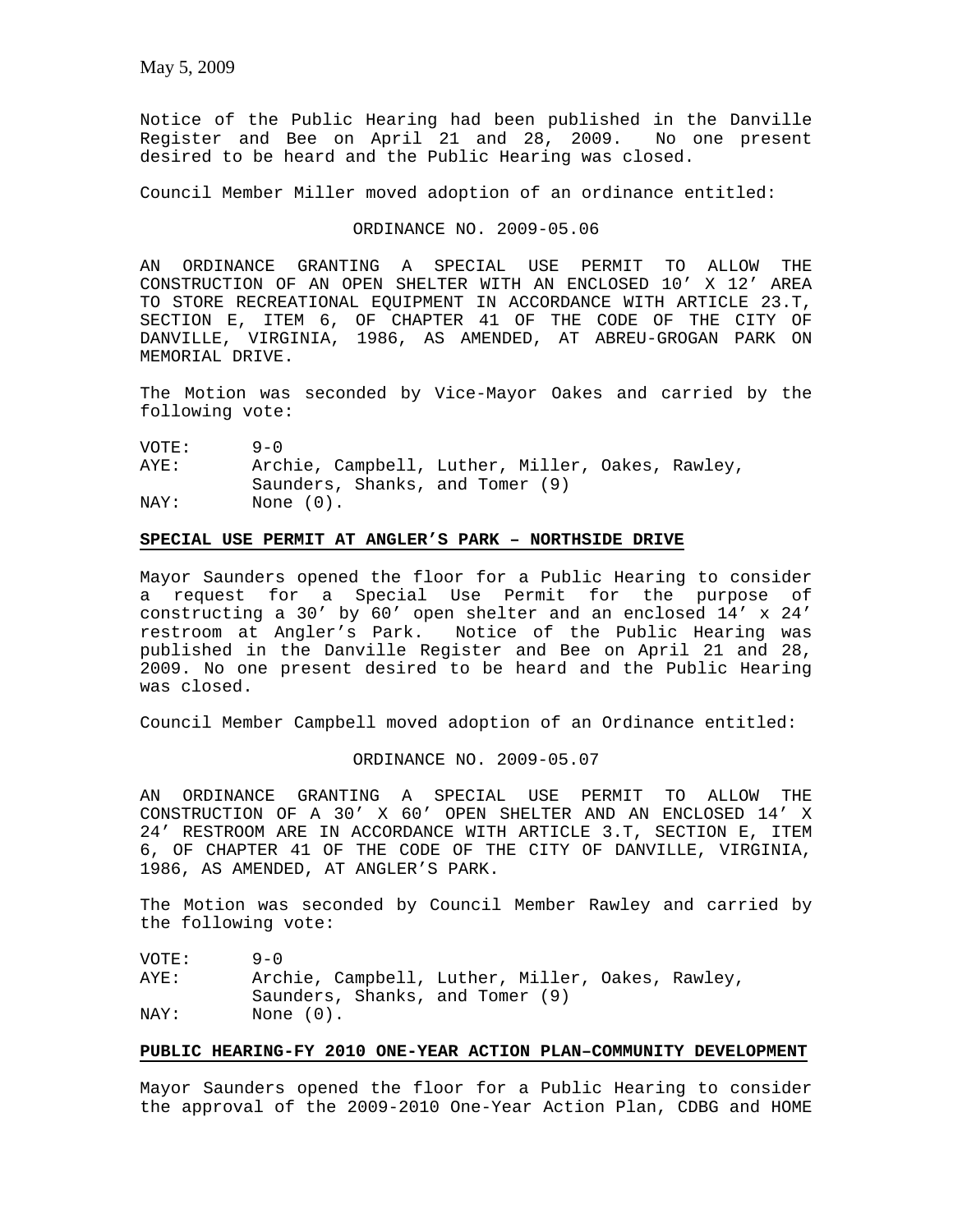Investment Partnership programs. Notice of the Public Hearing was published in the Danville Register and Bee on April 1, 2009. No one present desired to be heard and the Public Hearing was closed.

Council Member Archie moved adoption of a Resolution entitled:

RESOLUTION NO. 2009-05.02

A RESOLUTION APPROVING THE 2009-2010 ONE YEAR ACTION PLAN, COMMUNITY DEVELOPMENT BLOCK GRANT AND HOME ENTITLEMENT FUNDS FROM THE UNITED STATES DEPARTMENT OF HOUSING AND URBAN DEVELOPMENT.

The Motion was seconded by Council Member Tomer and carried by the following vote:

VOTE: 9-0

AYE: Archie, Campbell, Luther, Miller, Oakes, Rawley, Saunders, Shanks, and Tomer (9) NAY: None  $(0)$ .

#### **TRANSFER \$200,000 CDBG FUNDS-WESTMORELAND SCHOOL RENOVATIONS**

Council Member Rawley moved adoption of a Resolution entitled:

### RESOLUTION NO. 2009-05.03

A RESOLUTION APPROVING THE TRANSFER OF \$200,000 COMMUNITY DEVELOPMENT BLOCK GRANT FUNDS FROM THE PREVIOUSLY APPROVED PUBLIC<br>INFRASTRUCTURE FUNDS FOR THE BETHEL/BROAD STREET ALLEY INFRASTRUCTURE FUNDS FOR THE BETHEL/BROAD STREET ALLEY DEVELOPMENT IN THE BUILDING BLOCKS REVITALIZATION AREA TO COMMUNITY IMPROVEMENT COUNCIL, INC./HEAD START FOR THE RENOVATION OF WESTMORELAND SCHOOL CONTINGENT UPON FINAL APPROVAL FROM THE U.S. DEPARTMENT OF HOUSING AND URBAN DEVELOPMENT.

The Motion was seconded by Council Member Tomer and carried by the following vote:

VOTE: 9-0

AYE: Archie, Campbell, Luther, Miller, Oakes, Rawley, Saunders, Shanks, and Tomer (9) NAY: None (0).

#### **COMMUNICATIONS**

There were no communications from the City Manager, City Attorney, and City Clerk.

# **ROLL CALL**

Council Members extended sincere appreciation to Governor Tim Kaine and Congressman Tom Perriello for bringing \$29.5 million in stimulus funds to Danville for construction of the Robertson Bridge and commended City Manager Lacy for his hard work and persistence in getting the bridge project funded.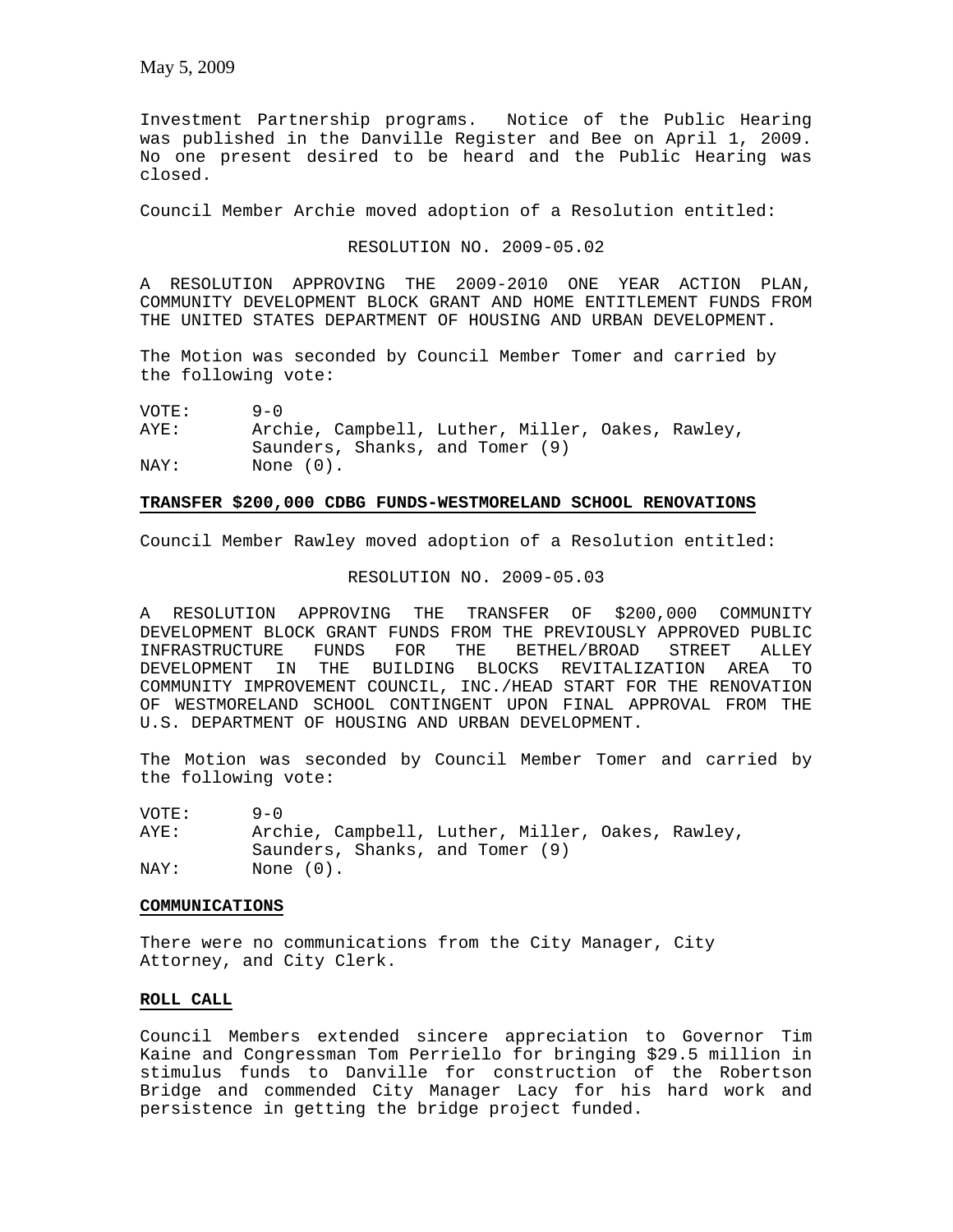### **CLOSED MEETING**

At 8:40 P.M. Vice-Mayor Oakes moved that the meeting be recessed and that Council immediately convene in Closed Meeting for discussion and consideration of the acquisition and disposition of real property for a public purpose where discussion in an open meeting would adversely impact the bargaining position of the City as permitted by Subsection (A) (3) of Section 2.2-3711 of the Code of Virginia, 1950, as amended, and consideration of an Economic Development update and discussion concerning prospective business or industry where no previous announcement has been made as well as the expansion of an existing business or industry where no previous announcement has been made as permitted by Subsection (A) (5) of Section 2.2-3711 of the Code of Virginia, 1950, as amended. The Motion was seconded by Council Member Campbell carried by the following vote:

VOTE: 9-0 AYE: Archie, Campbell, Luther, Miller, Oakes, Rawley, Saunders, Shanks, and Tomer (9) NAY: None (0).

Upon unanimous vote, at 9:39 P.M. Council reconvened in open session and Vice-Mayor Oakes moved adoption of the following Resolution.

# **CERTIFICATE OF CLOSED MEETING**

WHEREAS, the Council convened in Closed Meeting on this date pursuant to an affirmative recorded vote and in accordance with the provisions of the Freedom of Information Act; and

WHEREAS, Section 2.1-344.1 of the Code of Virginia, 1950, as amended, requires a Certification by the Council that such Closed Meeting was conducted in conformity with Virginia Law;

NOW, THEREFORE, BE IT RESOLVED that the Council hereby certifies that, to the best of each Member's knowledge, (i) only public business matters lawfully exempted by the open requirements of Virginia Law were discussed in the Closed Meeting to which this Certification Resolution applies, and (ii) only such public business matters as were identified in the Motion convening the Closed Meeting were heard, discussed, or considered by the Committee.

The Motion was seconded by Council Member Shanks and carried by the following vote:

| VOTE: | $9 - 0$                         |                                                  |
|-------|---------------------------------|--------------------------------------------------|
| AYE:  |                                 | Archie, Campbell, Luther, Miller, Oakes, Rawley, |
|       | Saunders, Shanks, and Tomer (9) |                                                  |
| NAY:  | None $(0)$ .                    |                                                  |